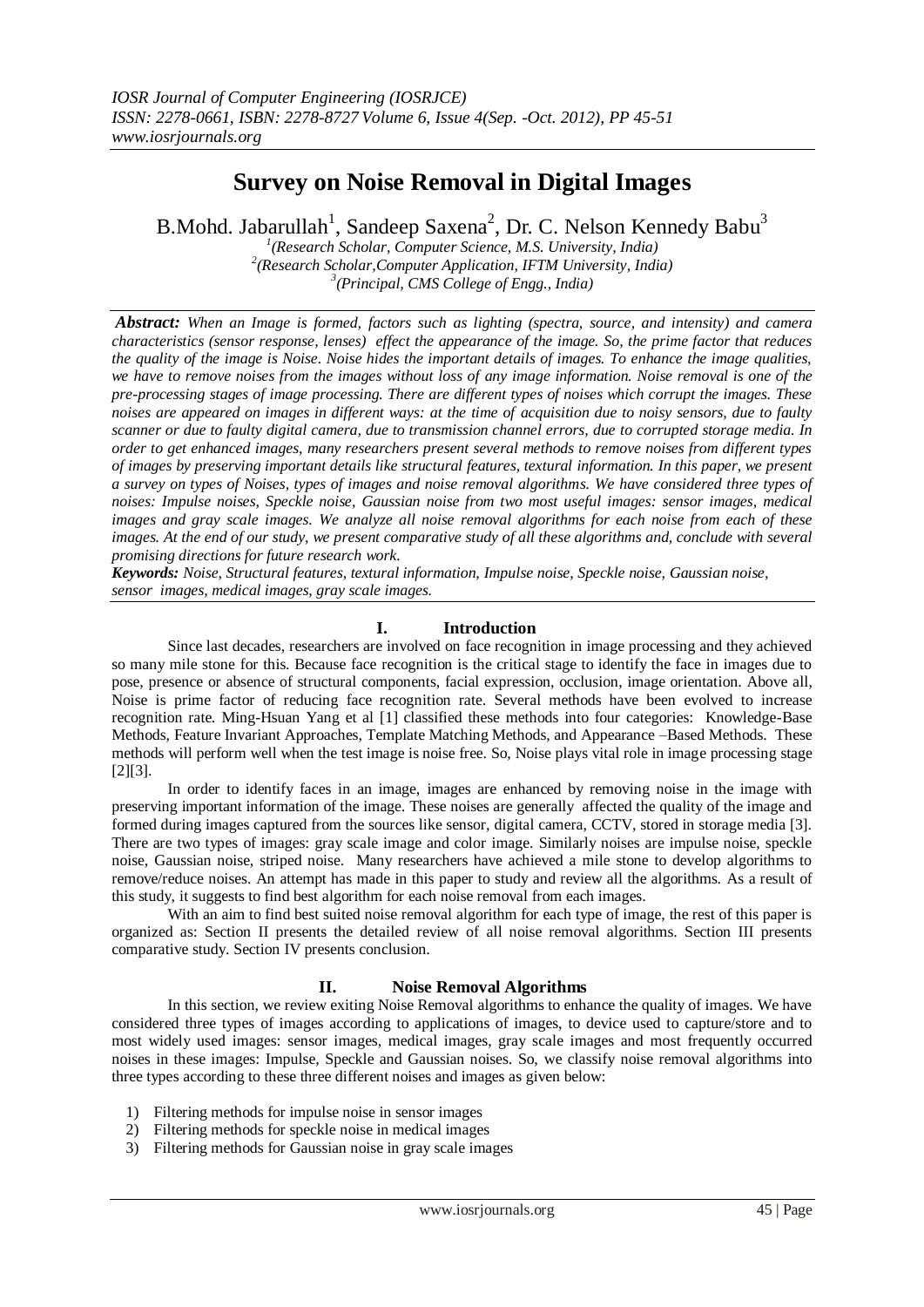# **2.1 Filtering Methods for Impulse Noise in Sensor Images**

L. Ganesh et. al [4] presented image fusion algorithm for impulse noise removal. In general, images are captured by different sensors, camera or other capturing devices. Here, different sensors are taken into an account and these sensors are produced different impulse noisy images. Noisy image is individually filtered by various non linear filters such as Vector Median Filter (VMF), Rank Conditioned VMF, Rank Conditioned and Threshold VMF, Counter Weighted VMF, Absolute Deviation VMF. Now, Image fusion techniques are applied on this filtered image to fuse into single image. And then, absolute deviation VMF is again applied on this fused images to create filtered fused image which gives the best result than fused image. Noisy density of using image is range from 10% to 60%. The performance of each filter is evaluated by performance metrics; Mean Square Error, Peak Signal to Noise Ratio, and Structural Similarity Index and the result suggested that filtered fused image gives the best result compared with all independent non linear filters.

J. Harikiran et al [5] also presented image fusing technique to remove impulse noise. In this paper, images affected by impulse noises i.e salt and pepper noise, random valued impulse noise are filtered by order statistics filters which gives better performance as compared to linear filters. Performance metrics of each order static filters i.e. Median Filters (MF), Vector Median Filter (VMF), Basic Vector Directional Filter (BVDF), Spatial Median Filter (SMF), Modified Spatial Median Filter (MSMF) individually compared with Fused Image. Canny filter is also used in the fused image to detect edges for further processing

Instead of using non linear filters and fusing technique in [5], an attempt has made to apply Fuzzy Filters for impulse noise reduction in [6]. The fuzzy filters are Fuzzy Weighted Fuzzy mean filter (FWM), Fuzzy Median Filter (FM), Weighted Fuzzy Mean Filter (WFM). The first Adaptive Weighted Fuzzy Mean filter (AWFM1), the second Adaptive Weighted Fuzzy Mean filter (AWFM2), the Fuzzy Decision Directed filter (FDD), Fuzzy Inference Ruled by Else action (FIRE) filter. All these filters are considered for all types of impulse noise reduction. These methods are compared with classical filters both linear and non linear filter methods (such as Adaptive Weighted Mean filter, Standard Median filter, Adaptive Wiener filter, Gaussian filter). Images are corrupted by impulse noises with different density 3%, 15% and 30%. Density level is mainly classified into two categories: Low and high density. For low noise level, DS-FIRE, PWL-FIRE of fuzzy filters work well and for high noise level AWFM2 works well. This is also compared with visual point of view in addition to numerical point of classification.

Rong Zhu et al [7] developed improved algorithm of Median filter to remove salt and pepper noise of image. This improved Median Filter algorithm detects image noise, and establishes noise marked matrix according to characteristics of noise. Here, tt does not process the pixel marked as signal. Since, the Median filter is the best and used widely because of its capability of noise removal and high computational efficiency. But the function of Median filter is uniformly replaces the gray value of every pixel by the median of its neighbors. When the noise level is high, it removes important details of image. In order to preserve fine details of the image, the author developed improved algorithm of median filter based on local histogram. The histogram is constructed to find impulse noise pixels. For each possible gray scale value of pixels, histogram shows the amount of noise detections in the image. High peak value of histogram concludes the presence of impulse noise. The performance of improved median filters is tested with different noise density varied from 10% to 50% with increment of 10%. It revealed that the proposed method gives better noise removal based on performance metrics. The experimental result suggested that it maintains the image details better and it is also more suitable for ordinary computer image de-noising.

The most commonly used method to remove impulse noise is median filter. But it does not preserve edges of the image. The challenging task is to preserve the edges of the image, several methods have been proposed. A new method was developed to remove impulse noise with preserving edges of the original image. J. Aalavandan et. al [8] proposed Adaptive Switching Median Filter (ASMF). This method is modified method of Switching Median Filter (SMF). Noise removal of this method is done by two stages. In the first stage, identifying noisy region. Here, a binary image is created using thresholding values where 0's in the binary image defines noise free pixel and is defines noisy pixels. In the second stage, using Adaptive Switching Median Filter, removal of noise. According to performance metrics, this proposed method gives best performance while preserving significant and edge details. This proposed method is capable of removing Salt and Pepper noise.

K.Ratna Babu et. Al. [9] proposed a method Modified Median Filter to remove salt and pepper noise. In this proposed method, dummy rows and columns are added at each border to preserve edges. 3x3 neighborhood window is considered and central pixel of the neighborhood window is the processing pixel. A vector is used to maintain all neighborhood pixel intensity values except processing pixel. If all intensity values in the vector is 0 or 255 (Noisy), then processing pixel is replaced by mean value of all vector values. Here, instead of median value, mean value is calculated. If the intensity value of this vector is other than 0 or 255, then processing pixel value is replaced by the median of values in the vector. This proposed method performs well up to 80% of noise density.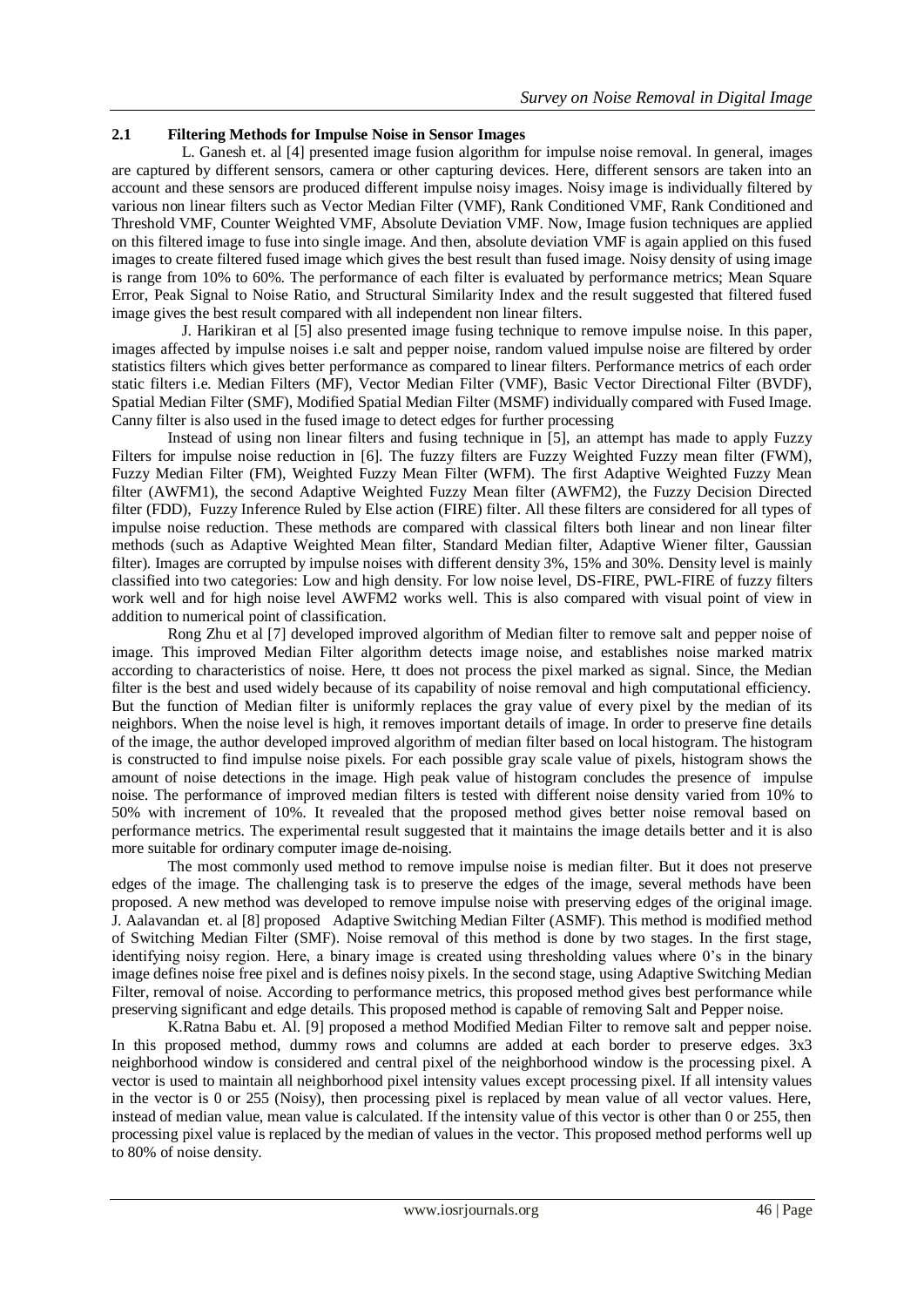M. Sreedevi et. al [10] proposed a method to remove impulse noise using Min-Max filter and Mid-Point filter. The min-max filter is applied to find darkest points in the image and to reduce salt noise, and to find brightest points, to reduce pepper noise in the image. Midpoint algorithm is used to compute midpoint to compute midpoint between minimum and maximum values. This process is for all corrupted pixels in the image. This proposed method yields better result for the noise density level up to 70%.

Instead of classical or improved method to remove impulse noise, another dimension of research is a decision based method has been adopted. Mahantesh R Choudhari et al [11] presented comparative study of all modern denoising algorithms and proposed a decision based method to remove salt and pepper noise. They considered Level-I and Level-II Improved Tolerance based Selective Arithmetic Mean Filtering (ITSAMFT) Technique, Tolerance based Selective Arithmetic Mean Filtering Technique (TSAMFT), and Median Filtering Algorithm. The most popular method to remove salt and pepper noise is median filtering methods, and its specialized median filtering methods. When the noise density level is high, then this method gives blurring of the original image and affects some fine details of the image. As the result suggest, based on performance metrics that ITSAMFT works well even the image has high density noise and this method preserves all details of the image and edges of the image. In the TSAMFT method, Arithmetic Mean Value is calculated based nonnoisy pixels or all the pixels in the mask of m x n size. Tolerance is used to define intensity replacement of interested pixel (central pixel of the mean mask). In the improved method, Arithmetic mean value is calculated based on pixels specified range or pixels specified out of range value in the extended mask size 5 x 5. Level-II ITSAMFT for the noise density 95% gives better performance than the Level-I ITSAMFT, TSAMFT & Median Filter, and this improved method is being consistently effective in noise suppression and detail preservation for various images.

R. Pushpavalli et al [12] presented a new method for image enhancement. The proposed Switching Median Filter technique is more effective in eliminating impulse noise. In this proposed method, if the processing pixel intensity lies between minimum and maximum pixel value of the image in the selected mask then this processing pixel is uncorrupted and remains as it is. If does not lie, then this corrupted processing pixel intensity is changed by median pixel value or already processed immediate neighboring pixel. This switching Median Filter is achieved well in eliminating impulse noise up to 70% of noise density with preserving edges and fine details.

# **2.2 Filtering Methods For Speckle Noise in Medical image**

Y.Murali Mohan Babu et. al. [13] proposed a naval Bayesian based algorithm with in the frame work of wavelet analysis. In this paper, author has taken different wavelet techniques like Haar wavelet, Db4 wavelet, Sym wavelet, and bior wavelet with various thresholding techniques such as soft thresholding, hard thresholding, Bayes Soft thresholding. In this study, wavelet with Bayes soft thresholding gives the best performance and preserve features of the image.

Rakesh Singh et al [14] presented a comparative Analysis of Speckle Noise reduction techniques and their affect on image edge localization. Speckle noise is the multiplicative in nature. It degrades quality of the image by affecting bright areas of an image and not in the dark areas. Speckle noise removal is more difficult to remove as it is multiplicative form than the additive form of noises. In this paper, the two categories of speckle noise reduction are compared. The first category is anisotropic diffusion method based non linear Partial Differential Equation (PDE) and second one is wavelet based method using decimated and un-decimated wavelet. In this paper, the proposed method is to the input image decompose in to fine detailed coefficient using decimated or the un-decimated wavelets and appropriate wavelet family orthogonal or bi-orthogonal. Soft threshold is applied to suppress the noise. Inverse wavelet transform is used to get enhanced image. Analyzed result shows wavelet based method gives best result. Among all wavelet based methods, un-decimated orthogonal wavelet gives best result.

Soft thresholding using wavelet is presented in the above method. Manish Goyal et al [15] is proposed a method hybrid threshold technique using wavelet for speckle noise reduction. Here, corrupted image is decomposed to obtain sub bands using Discrete Wavelet Transform 2-level image decomposition. Threshold values for each sub-band coefficient are obtained using soft threshold technique and finally wiener filter method is applied. As the result suggested, this proposed method works well with different noise levels of different standard deviations. The experimental results are analyzed both qualitatively and quantitatively.

T. Sreekanth Rao et. al [16] proposed Wavelet Based Image de-noising of Non- logarithmic transformed data. Speckle noise is multiplicative in nature. So, It is converted in to additive noise by taking logarithm, in the method introduced above. But, here, the author attempt image de-noising by without taking logarithmic transformation and applied single level decomposition. Speckle corrupted image is decomposed to obtain sub bands. The standard deviation of each block of all sub bands is compared to the variation factor of corresponding block in high-high sub band, If σ (standard deviation) is less than ζ (variation factor), each pixel in that block is replaced by its pixel mean value. Otherwise, the block is kept unchanged. Discrete Wavelet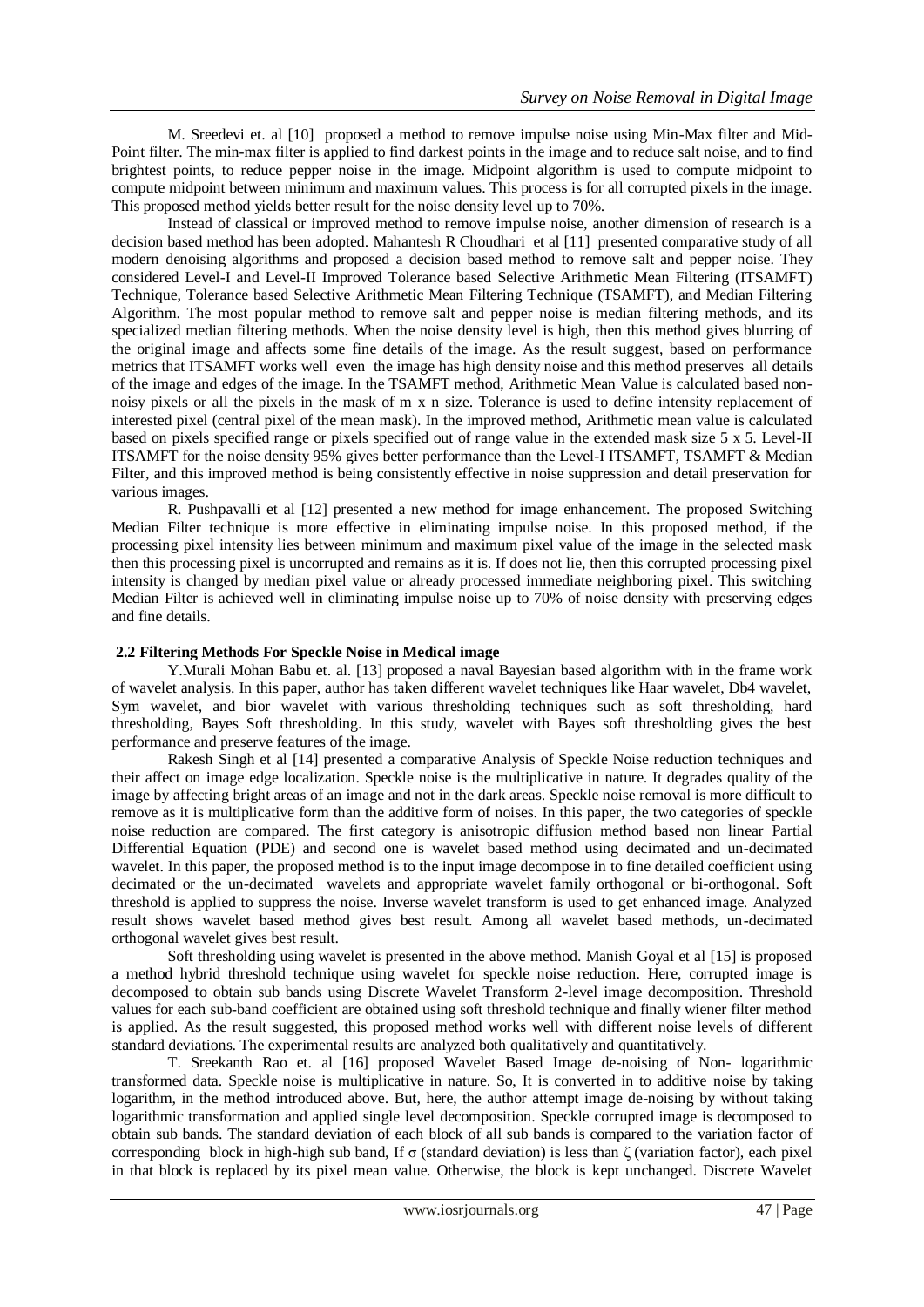Transform (DWT) and Double Density-Discrete Wavelet Transform (DD-DWT) is applied for wavelet decomposition. Inverse Wavelet Transform finally applied on sub-bands to obtain de-noised image. The proposed method is analyzed and compared with other de-noising techniques like Soft Thresholding, Hard Thresholding and Lee filter. This proposed method shows minimum Mean Square Error.

R. Sivakumar et. al [17] has made an attempt in comparative study of speckle noise reduction in ultrasound B-scan images. This paper addressed the wiener filtering in wavelet domain with soft thresholding as the best method when compared with classical speckle noise reduction technique. The noisy input image is decomposed in to subbands. In order to remove noise in each sub band, wiener filter is used with soft thresholding and using inverse Dicrete Wavelet transform, image is reconstructed from the denoised sub bands. This proposed method revealed that this method produces the best result based on visual quality and performance metrics.

#### **2.3 Filtering Methods For Gaussian noise in Gray Scale images**

V.R. Vijay Kumar et. al [18] presented adaptive window based efficient algorithm for removing Gaussian noise in gray sale and color images. In this method, noise variance is calculated in the flat region of the corrupted image to define threshold value. Now an adaptive window of size 3 x 3 is formed. If the variance of the window is less than threshold, mean value of the window replaces the processing pixel of the window. If not, size of the window is to increase. This method is performs effectively for low to high density noise present in images.

M.S Safari et. al [19] is presented FIR filter based Genetic mixed noise removal. A window of size 5 x 5 is considered. If the window is located in no abrupt changes in gray levels i.e. flat area, estimation of central pixel is the average of all the pixels in window surrounding the central pixel. If it is not flat area, abrupt changes in intensity of the pixel, estimation of central pixel is the average of only similar pixel surrounding the central pixels. In order to avoid conversion between real valued and bit string, real valued chromosomes are used instead of bit strings. Experimental result reveled the proposed filter has shown better performance than the wiener and median filter, as the case of variance in the salt and pepper noise density from 0 to 0.4, but not in the case of variance in the Gaussian noise.

Tuan-Anh Nguyan et. al [20] presented spatially adaptive de noising algorithm for a single image corrupted by Gaussian noise. In this work, local statistics such as local weighted mean, local weighted activity, and local maxima are used to detect the noise. In order to suppress the additive noise, a spatially additive Gaussian filter is used. Because this filter is an adequate way to handle the degree of local smoothness since it is represented as function of local statistics. In this proposed method, the parameters like computational cost, oversmoothness, detection error, smoothing degree of re-constructed image are taken in to an account to effectively remove the noise components.

Yiwen Qiu et. al [21] presented as adaptive image de-noising method for mixture Gaussian noise in an image. The improved version of Immerkaer at [22] is developed a method for noise estimation. It combines block based method with filter based method to yield noise standard deviation (stable estimate deviation) with a low computational load. With the help of standard deviation obtained in the noise estimation stage, adaptive denoising method is used for noise removal. As a result suggested that this proposed method works well based on performance metrics.

Rashi Agarwal et. al [23] proposed a bit plane average filtering to remove Gaussian noise. The modified average filter is adopted. The noise corrupted image is sliced at different bit planes and on each bit planes, moving average filtering is applied. After that, arrange all bit-planes in their order of importance to recreate the image. In this paper, performance metrics for Moving Averaging Filter (MAF) and Bit-Plane Moving Average Filtering (BPMAF) have shown that the Bit-Plane Moving Average Filtering method yields very good result as compared with any other method including MAF.

Vishal Gard et. at [24] presented image denoising using curvelet transform using Log Gabor filter. Instead of using low pass filtering, curvelet transform is compared with Gabor filter. Apart from normal curvelet transformation, the given image is divided in to resolution layers; each layer contains details of different frequencies. These frequencies are attenuates and approximate with the help of Log Gabor filter. The performance metrics is used to measure quantitatively. This proposed method is compared with normal curvelet. As per experimental result, curvelet with Gabor filter is very effective in removing Gaussian noise and perform better than curvelet transform without Gabor.

Kun He et.al [25] proposed an algorithm based on the local feature of the image to eliminate Gaussian noise. The binary morphology is used to extract the edge and the texture of the image and then locate the noise points. Mean value of the non-noise points in the adaptive neighborhood is applied to eliminate noise for noise pixels which are not on the edge or the texture. Suppose, if the noisy pixels are on the edge or texture region, smoothened these region by using the pixels points of the neighborhood edge and texture. If noisy pixels/points are located on the smooth region, then noises are eliminated by using adaptive neighborhood. This method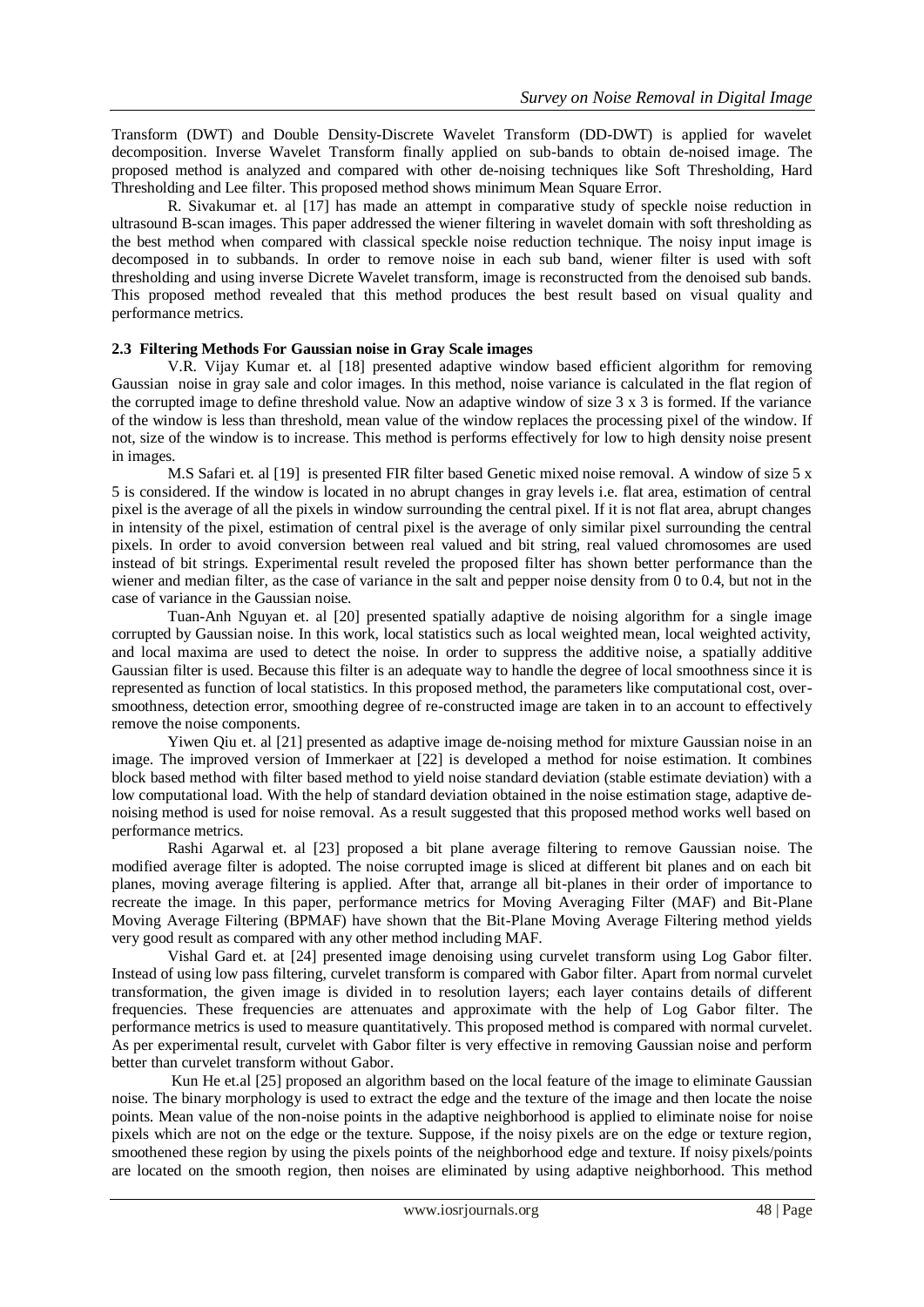works well for smooth region of the image and adopts local smooth for edge and texture region. So, the image still has residual noise and it is mainly located on the image edge and texture.

Tuan- Anh Nguyan et. al [26] presented fast and efficient Gaussian noise image restoration algorithm by spatially adaptive filtering method. This work is similar to presented at [21]. In this method also, noise removal using local statistics has noise detection and these noise removal stages with the help of local statistics and modified Gaussian filter algorithm, effective noise suppression is achieved.

# **III. Performance Evaluation**

The reported performances of three main categories of noise removal algorithm described in the previous section are analyzed. Table I summarizes the performance of different filtering methods for impulse noise and it mostly affects the sensor images. The main objective of noise removal is to image enhancement and better recognitions rate. The Mean Square Error (MSE) and Peak Signal Noise Ratio (PSNR) are used to evaluate quality of the image after applying noise removal methods.

| S.No | <b>Filtering Method</b>          | Noise Density | <b>MSE</b> | <b>PSNR</b> |
|------|----------------------------------|---------------|------------|-------------|
|      | Fused Filter Image [4]           | 60%           | 125        | 27.19       |
| 2    | Fusing Technique [5]             | 40%           | 10.63      | 37.87       |
| 3    | Fuzzy Filters [6]                | 30%           | 89.46      | 28.61       |
| 4    | Improved Median Filter based on  | 50%           | 28.4       | 33.59       |
|      | local list [7]                   |               |            |             |
|      | <b>Enhanced Switching Median</b> | 65%           | 4.74       | 41.37       |
|      | Filter [8]                       |               |            |             |
| 6    | Modified Median Filter [9]       | 80%           | 228.4549   | 24.54       |
|      | Min-Max and Mid Point Filter     | 70%           | 162.53     | 26.02       |
|      | [10]                             |               |            |             |
| 8    | Second Level of ITSAMFT [11]     | 95%           | 1028.13    | 18.01       |
| 9    | Switching Median Filter [12]     | 90%           | 870.86     | 18.72       |

TABLE I Performance of Filtering Methods for Impulse Noise

In table I, the performance of various filter for the first category has considered i.e. filtering methods for impulse noise. Each method, in table I, is tested and compared with other methods. Here, the test images are collected the captured images by different sensors. Table I shows the method which works well for the particular density. Schneier M et. al [27] is proved, PSNR is in the range of 30-45 which means the nose free image after noise removal is similar to original image. So, above all methods are lying the range are produced good quality image. But Level 2 ITSAMFT has given excellent performance even if the noise density is too high. Similarly, switching median filtering technique is comparatively good for high density noise. It is also observed that when MSE decreases, then PSNR increases. Minimum MSE is obtained in the ESMF ( at Sr. No. 5) and PSNR is also in the range 30-45. But it works well up to 65% of noise density. The result prevails that all filtering methods work well up to 60% of average noise density. If it increases, quality gets affected.

| Table II Performance of Filtering Methods for Speckle Noise |  |  |
|-------------------------------------------------------------|--|--|
|                                                             |  |  |

| Sr No                    | <b>Filtering Method</b>               | Noise   | <b>MSE</b> | <b>PSNR</b> |
|--------------------------|---------------------------------------|---------|------------|-------------|
|                          |                                       | Density |            |             |
|                          | Bayesian-based algorithm in wavelet   | 0.1     | 0.094      | 58.39       |
|                          | Transform [13]                        |         |            |             |
| $\mathfrak{D}$           | Wavelet Transform with soft           | 0.6     | 14.32      | 36.57       |
|                          | thresholding: Un decimated Orthogonal |         |            |             |
|                          | Wavelet [14]                          |         |            |             |
| $\mathcal{E}$            | Hybrid Techniques based on Wavelet    | 0.09    | 98.22      | 28.26       |
|                          | Thresholding [15]                     |         |            |             |
| 4                        | Orthogonal Wavelet Transform [16]     | 0.8     | 17.36      | 35.78       |
| $\overline{\mathcal{L}}$ | Wiener filtering with Bayes Shrink    | 0.06    | 65.93      | 29.93       |
|                          | Thresholding [17]                     |         |            |             |

The second category of the classification i.e. filtering methods for Speckle noise has taken for the discussion and performance of various methods shown in Table II. Bayesian based algorithm in wavelet transform gives best result when it is compared with different wavelet techniques. Noise density level is above 50% in the un-decimated orthogonal wavelet but less compare with Bayesian model. It produces better quality of the image and it preserves edges of the image also. The noise level has taken for the speckle noise removal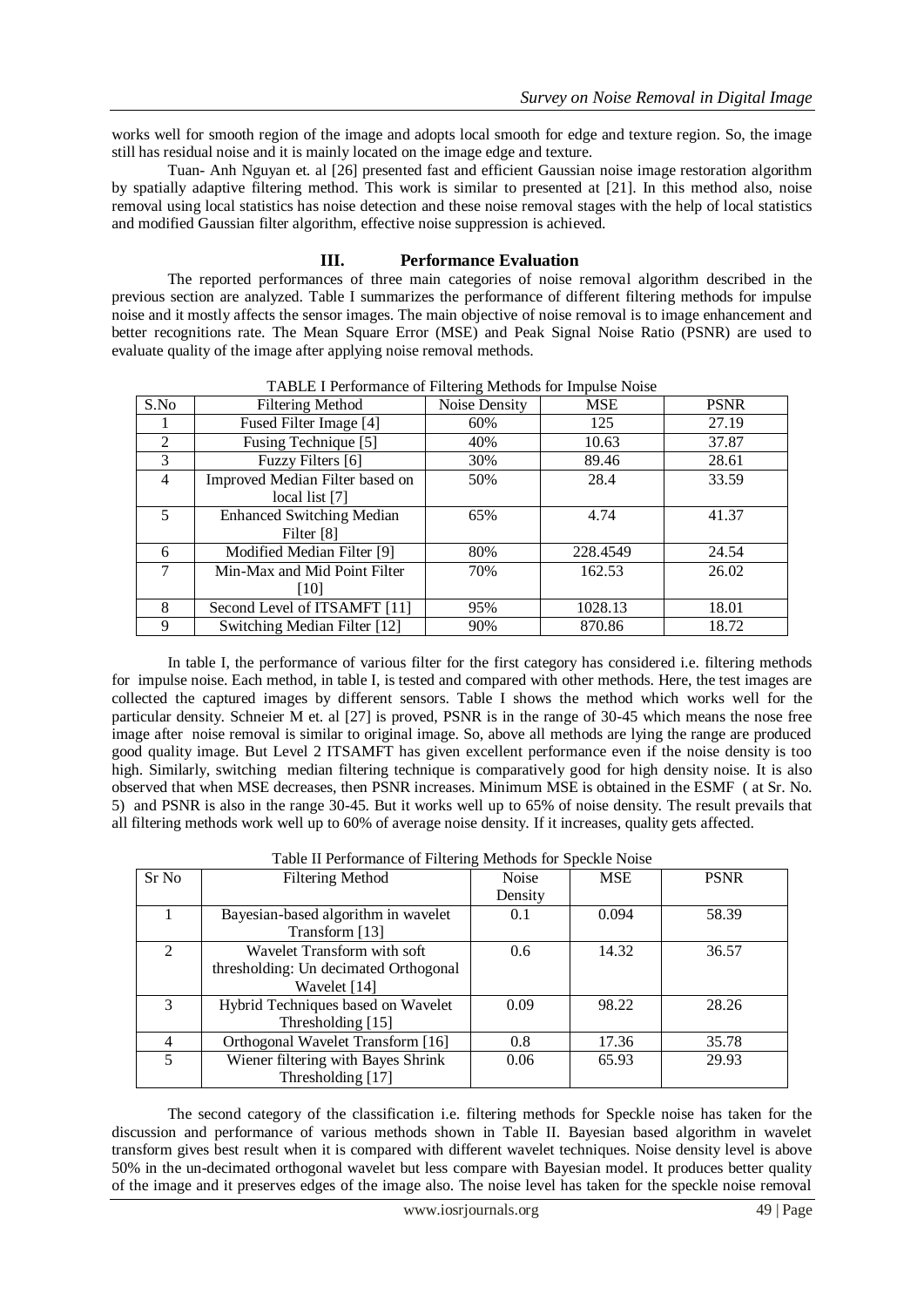from 0.01 to 0.09. This high density noise level is close to Bayesian model. The method applied to suppress instead removal is hybrid Technique on wavelet thresholding. This method is also best in edge preservation when compare with traditional techniques. In the Orthogonal wavelet thresholding method, heavily corrupted by noise is considered and this performed well compared with all the other methods in Table II. The performance study of image will play important role based on number of images are used. In this concept, wiener filtering with Bayshrink thresholding method tested 200 images. In perceptional view of all the methods given in Table II, wavelet based technique gives much improved result, provide high degree of performance.

The third classification of this survey is based on performance of filtering methods for Gaussian noise removal, shown in Table III. In general, the Gaussian noise occurs during image storing, capturing by counting photons. Gaussian noise affects each pixel in the image by a small amount based on standard deviation, in [28]. One of the methods to remove the Gaussian noise is Adaptive window method. This method is applied for removal of Gaussian noise in gray scale image and color image. In every noise corrupted image, it is very difficult to distinguish noise and edge information. So, in order to preserve edges, fuzzy concept is used. The

| Sr No          | <b>Filtering Method</b>                 | Noise   | <b>MSE</b> | <b>PSNR</b> |
|----------------|-----------------------------------------|---------|------------|-------------|
|                |                                         | Density |            |             |
|                | Adaptive window based efficient         | 30      | 9.02       | 27.12       |
|                | Algorithm [18]                          |         |            |             |
| $\mathfrak{D}$ | FIR-Filter based Fuzzy Genetic Mixed    | 5       | 2542.9     | 14.07       |
|                | Noise removal [19]                      |         |            |             |
| 3              | Spatially adaptive de-noising algorithm | 30      | 31.9       | 33.09       |
|                | [20]                                    |         |            |             |
| $\overline{4}$ | An Adaptive Image De-noising Method     | 10.84   | 14.178     | 36.61       |
|                | [21]                                    |         |            |             |
| 5              | Bit Plane Average Filtering [23]        | 20      | 96.63      | 28.28       |
|                |                                         |         |            |             |
| 6              | Curvelet Transform with Gabor filter    | 3       | .02442     | 64.25       |
|                | $[24]$                                  |         |            |             |
|                | Local Feature Method [25]               | 40      | 632.89     | 20.11       |

Table III Performance of Filtering Methods of Gaussian Noise

image may be corrupted by mixed noises and it's a challenging task to identify noise type, affected area of the image, finally removal of the mixed noises. Image corrupted by Gaussian noise and Salt & Pepper nose is considered and FIR Fuzzy filter is applied to remove these mixed noises. The performance of this method, as per experimental result, is decreased when the noise level is high. So, this is not suited for Gaussian noise removal. It is so important to reduce computational cost, blurring, and over smoothness as edge preservation. Keeping in view of these parameters, Spatial Adaptive method is best suited with high level of noise detection fidelity. The different regions in the images will be corrupted by different noises. An Adaptive image de-noising method is applied and tested on such images. One region in the image is affected low density noise and other region in the image is affected by high density noise. Out come of spatially adaptive de-noising method is higher than the adaptive image de-noising method. But this out come is almost similar to Bit Plane average filtering method. High contrast image plays very important role in noise removal, emphasized in this method.

#### **IV. Conclusion**

This paper attempts to present a comprehensive survey of research on noise removal methods. We have focused on only most frequently affected noises: Impulse Noise, Speckle Noise, and Gaussian Noise with various noise intensity range from low to high. We have analyzed noise removal algorithms for these noises. The parameters for this analysis were low cost, less time, high level of noise detection, preserving features and edges, over smoothness, high contrast image, high density noise, and mixture of noises. There is lack of uniformity in how methods are evaluated so it is imprudent to declare which methods indeed have lowest error rate with highest noise ratio. Therefore, our analysis has produced relative performance of methods. Our study has suggested relatively the best noise removal method in each noise, not in over all i.e applicable to Impulse noise, Speckle noise and Gaussian noise.

Therefore, noise removal is still a challenging task in order to obtain better recognition rate. So, keeping in view, a robust system should fulfill all the above parameters with multiple noises removal in a single image and in multiple images.